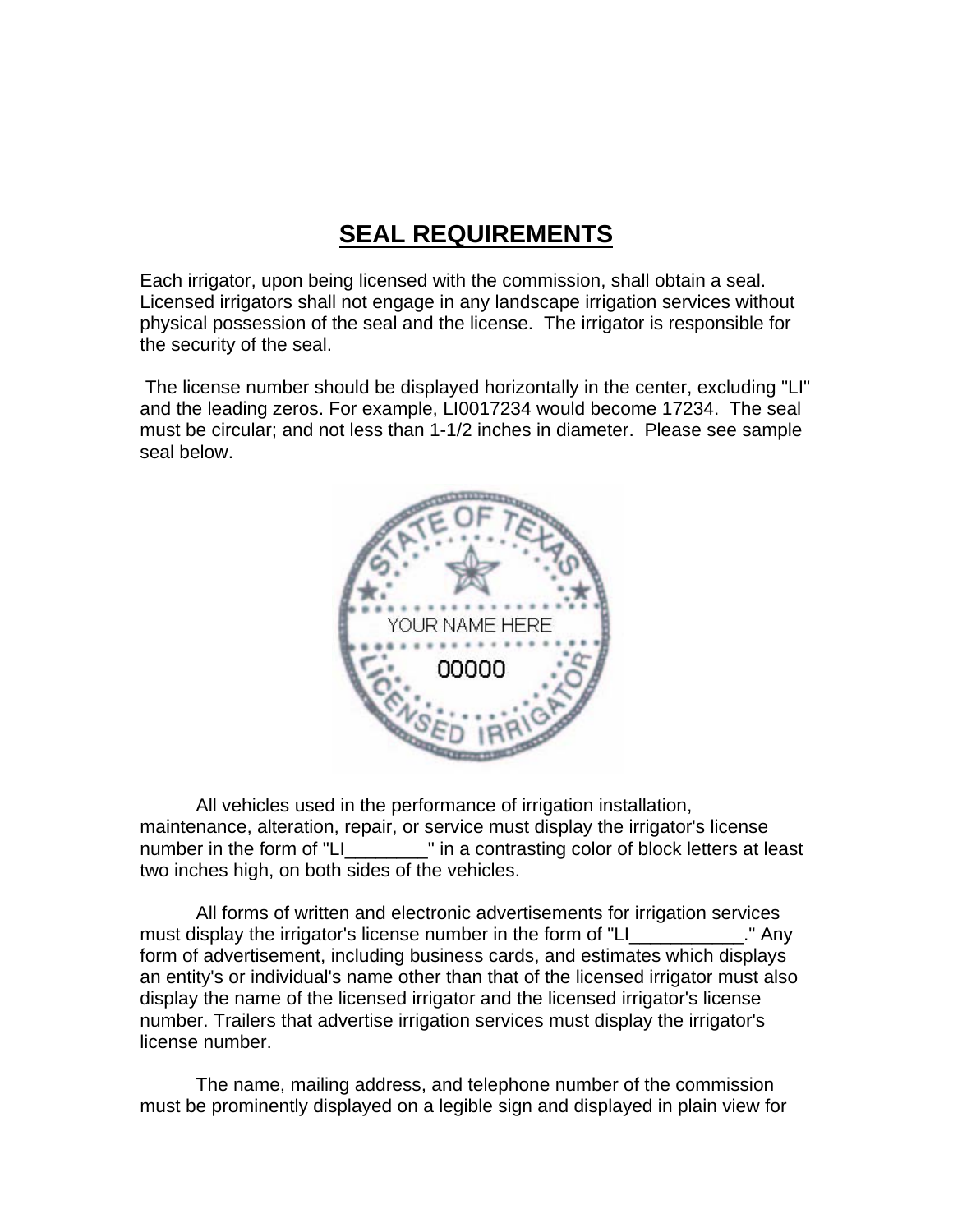the purpose of addressing complaints at the permanent structure where irrigation business is primarily conducted and irrigation records are kept.

All contracts to install an irrigation system must be in writing and signed by each party and must specify the irrigator's name, license number, business address, current business telephone numbers, the date that each party signed the agreement, the total agreed price, and must contain the statement, "Irrigation in Texas is regulated by the Texas Commission on Environmental Quality (TCEQ), MC-178, P.O. Box 13087, Austin, Texas 78711-3087. TCEQ's website is: [www.tceq.state.tx.us](http://www.tceq.state.tx.us/)" All contracts must include the irrigator's seal, signature, and date.

All written estimates, proposals, bids, and invoices relating to the installation or repair of an irrigation system(s) must include the irrigator's name, license number, business address, current business telephone number(s), and the statement: "Irrigation in Texas is regulated by the Texas Commission On Environmental Quality (TCEQ) (MC-178), P.O. Box 13087, Austin, Texas 78711- 3087. TCEQ's web site is: [www.tceq.state.tx.us](http://www.tceq.state.tx.us/)"

An individual who agrees by contract to provide irrigation services as defined in §344.30 of this title (relating to License Required) shall hold an irrigator license issued under Chapter 30 of this title (relating to Occupational Licenses and Registrations) unless the contract is a pass-through contract as defined in §344.1(36) of this title (relating to Definitions). If a pass-through contract includes irrigation services, then the irrigation portion of the contract can only be performed by a licensed irrigator. If an irrigator installs a system pursuant to a pass-through contract, the irrigator shall still be responsible for providing the irrigation system's owner or through contract, the irrigator shall still be responsible for providing the irrigation system's owner or owner's representative a copy of the warranty and all other documents required under this chapter. A pass-through contract must identify by name and license number the irrigator that will perform the work and must provide a mechanism for contacting the irrigator for irrigation system warranty work.

The contract must include the dates that the warranty is valid.

On all installations of new irrigation systems, an irrigator shall present the irrigation system's owner or owner's representative with a written warranty covering materials and labor furnished in the new installation of the irrigation system. The irrigator shall be responsible for adhering to terms of the warranty. If the irrigator's warranty is less than the manufacturer's warranty for the system components, then the irrigator shall provide the irrigation system's owner or the owner's representative with applicable information regarding the manufacturer's warranty period. The warranty must include the irrigator's seal, signature, and date. If the warranty is part of an irrigator's contract, a separate warranty document is not required.